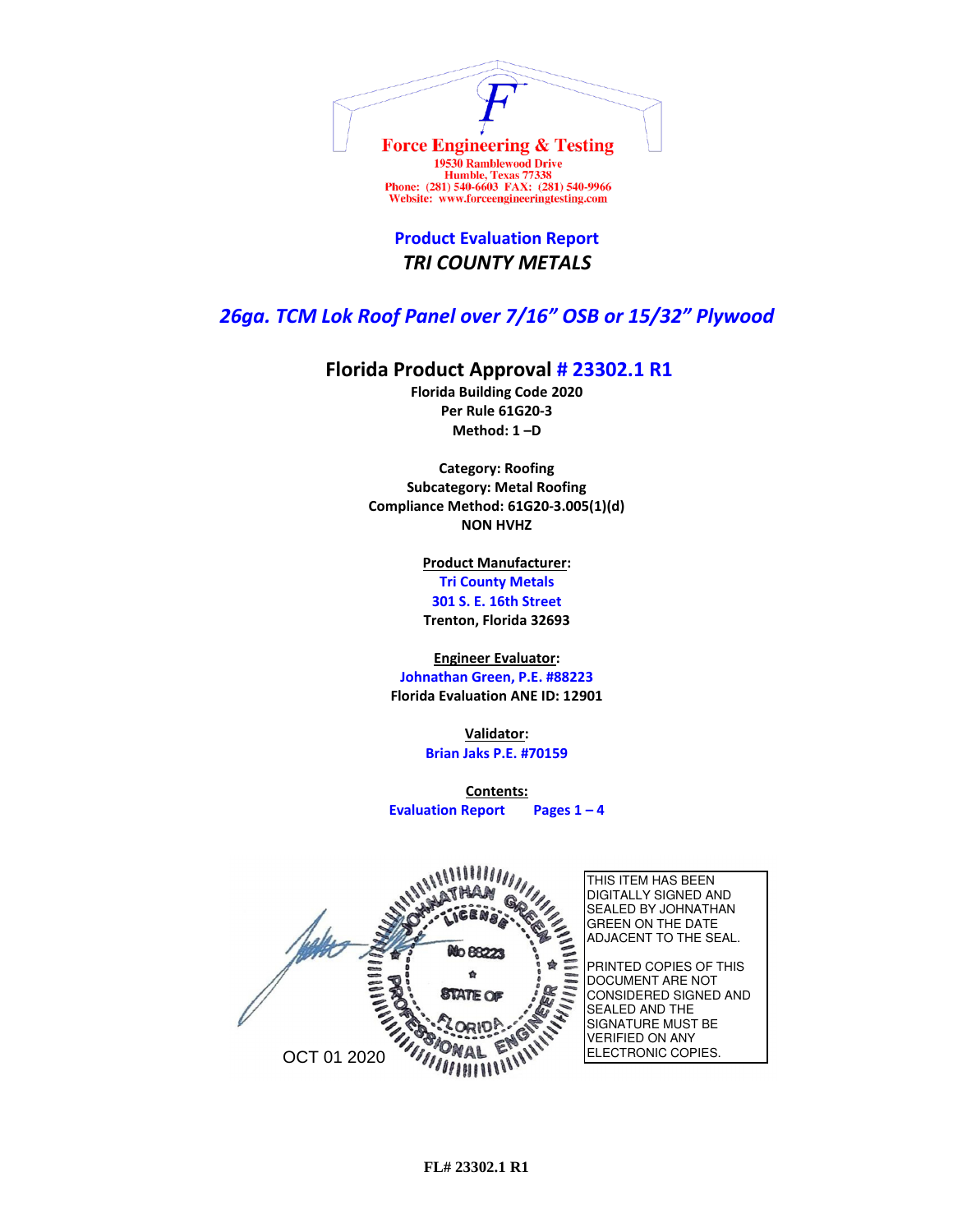|                                  | <b>Force Engineering &amp; Testing</b>                                                                                                                                                                                                                                                                                                             |  |  |
|----------------------------------|----------------------------------------------------------------------------------------------------------------------------------------------------------------------------------------------------------------------------------------------------------------------------------------------------------------------------------------------------|--|--|
|                                  | <b>19530 Ramblewood Drive</b><br>Humble, Texas 77338<br>Phone: (281) 540-6603 FAX: (281) 540-9966<br>Website: www.forceengineeringtesting.com                                                                                                                                                                                                      |  |  |
| <b>Compliance Statement:</b>     | The product as described in this report has demonstrated compliance with the<br>Florida Building Code 2020, Sections 1504.3.2.                                                                                                                                                                                                                     |  |  |
| <b>Product Description:</b>      | TCM Lok 1" Nailstrip Roof Panel, 26ga. Steel, 15 34" Coverage, Roof Panel attaching<br>to 7/16" OSB or minimum 15/32" APA Plywood decking. Non-structural<br>Application.                                                                                                                                                                          |  |  |
| <b>Panel Material/Standards:</b> | Material: 26ga. Steel ASTM A792 AZ55 conforming to Florida Building Code 2020<br>Section 1507.4.3. Paint finish optional.<br>Yield Strength: Min. 50 KSI<br>Corrosion Resistance: Panel Material shall comply with Florida Building Code<br>2020, Section 1507.4.3                                                                                 |  |  |
| <b>Panel Dimension(s):</b>       | Thickness:<br>0.019''<br>Width:<br>15 %" max coverage<br>Female Rib:<br>1" tall<br>Male Rib:<br>3/4" tall rib w/ slotted strip.<br>Panel Seam:<br>Snap Lock                                                                                                                                                                                        |  |  |
| <b>Panel Fastener:</b>           | Through Panel Slot: (1) #10-12 x 1" Pancake Type A; every other slot<br>1/4" minimum penetration through plywood<br>Corrosion Resistance: Per Florida Building Code 2020, Section 1507.4.4.                                                                                                                                                        |  |  |
| <b>Panel Seam Sealant:</b>       | 3/8" wide continuous bead of Titebond® WeatherMaster Metal Roof Sealant<br>applied to the inside edge of the male rib prior to installing the next panel. See<br>detail for location.                                                                                                                                                              |  |  |
| <b>Substrate Description:</b>    | One layer of asphalt shingles/felt paper (optional) over min. 7/16" CAT PS 2-10<br>Exposure 1 OSB sheathing or 15/32" thick APA Rated plywood over supports at<br>maximum 24" o.c. Design of OSB or plywood and supports are outside the scope<br>of this evaluation. Substrate must be designed in accordance with Florida<br>Building Code 2020. |  |  |

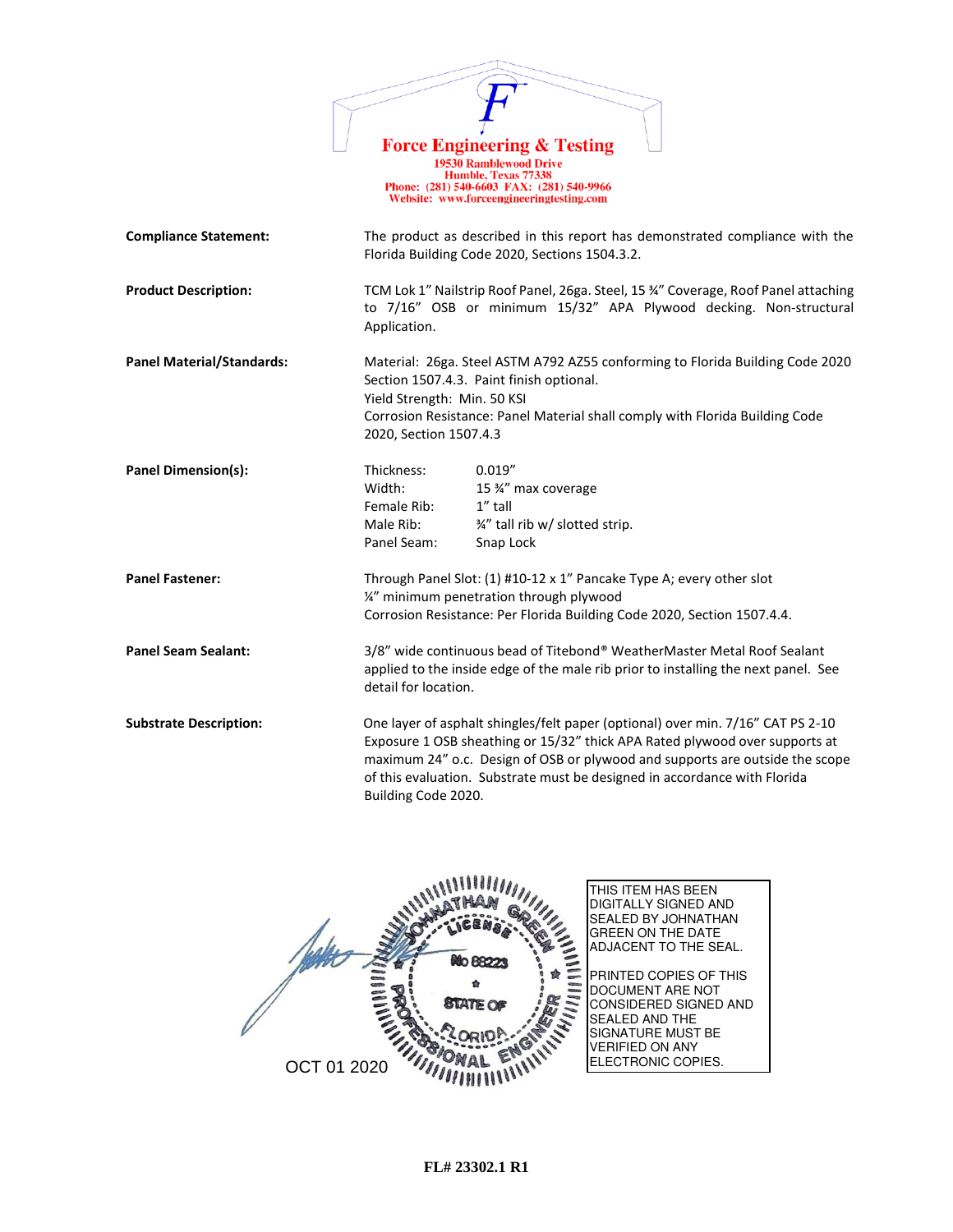

1978 Ramblewood Drive<br>
19530 Ramblewood Drive<br>
Humble, Texas 77338<br>
Phone: (281) 540-6603 FAX: (281) 540-9966<br>
Website: www.forceengineeringtesting.com

## **Allowable Design Uplift Pressures:**

|                                  | Table "A"                                                                                                                                                                                                                                                                                                           |             |             |  |
|----------------------------------|---------------------------------------------------------------------------------------------------------------------------------------------------------------------------------------------------------------------------------------------------------------------------------------------------------------------|-------------|-------------|--|
|                                  | <b>Maximum Total Uplift Design Pressure:</b>                                                                                                                                                                                                                                                                        | 67.5 psf    | 112.5 psf   |  |
|                                  | <b>Panel Seam Sealant:</b>                                                                                                                                                                                                                                                                                          | <b>NA</b>   | 3/8" Bead   |  |
|                                  | <b>Panel Fastener Spacing:</b>                                                                                                                                                                                                                                                                                      | 4 1/2" O.C. | 4 1/2" O.C. |  |
|                                  | *Design Pressure includes a Safety Factor = 2.0.                                                                                                                                                                                                                                                                    |             |             |  |
| <b>Code Compliance:</b>          | The product described herein has demonstrated compliance with<br>The Florida Building Code 2020, Section 1504.3.2.                                                                                                                                                                                                  |             |             |  |
| <b>Evaluation Report Scope:</b>  | The product evaluation is limited to compliance with the structural wind load<br>requirements of the Florida Building Code 2020, as relates to Rule 61G20-3.                                                                                                                                                        |             |             |  |
| <b>Performance Standards:</b>    | The product described herein has demonstrated compliance with:<br>UL 580-06 - Test for Uplift Resistance of Roof Assemblies<br>UL 1897-2012 - Uplift Test for Roof Covering Systems<br>٠                                                                                                                            |             |             |  |
| <b>Reference Data:</b>           | 1. UL 580-06 / 1897-04 & -12 Uplift Test<br>PRI Construction Materials Technologies, LLC (FBC Organization # TST5878)<br>Report No. TCM-001-02-01 Dated 09/25/2017<br>Certificate of Independence<br>2.<br>By Johnathan Green, P.E. (No. 88223) @ Force Engineering & Testing<br>(FBC Organization # ANE ID: 12901) |             |             |  |
| <b>Quality Assurance Entity:</b> | The manufacturer has established compliance of roof panel products in<br>accordance with the Florida Product Code and Rule 61G20-3.005 (3) for<br>manufacturing under a quality assurance program audited by an approved<br>quality assurance entity.                                                               |             |             |  |
| <b>Minimum Slope Range:</b>      | Minimum Slope shall comply with Florida Building Code 2020, including Sections<br>1507.4.2 and in accordance with Manufacturers recommendations.                                                                                                                                                                    |             |             |  |

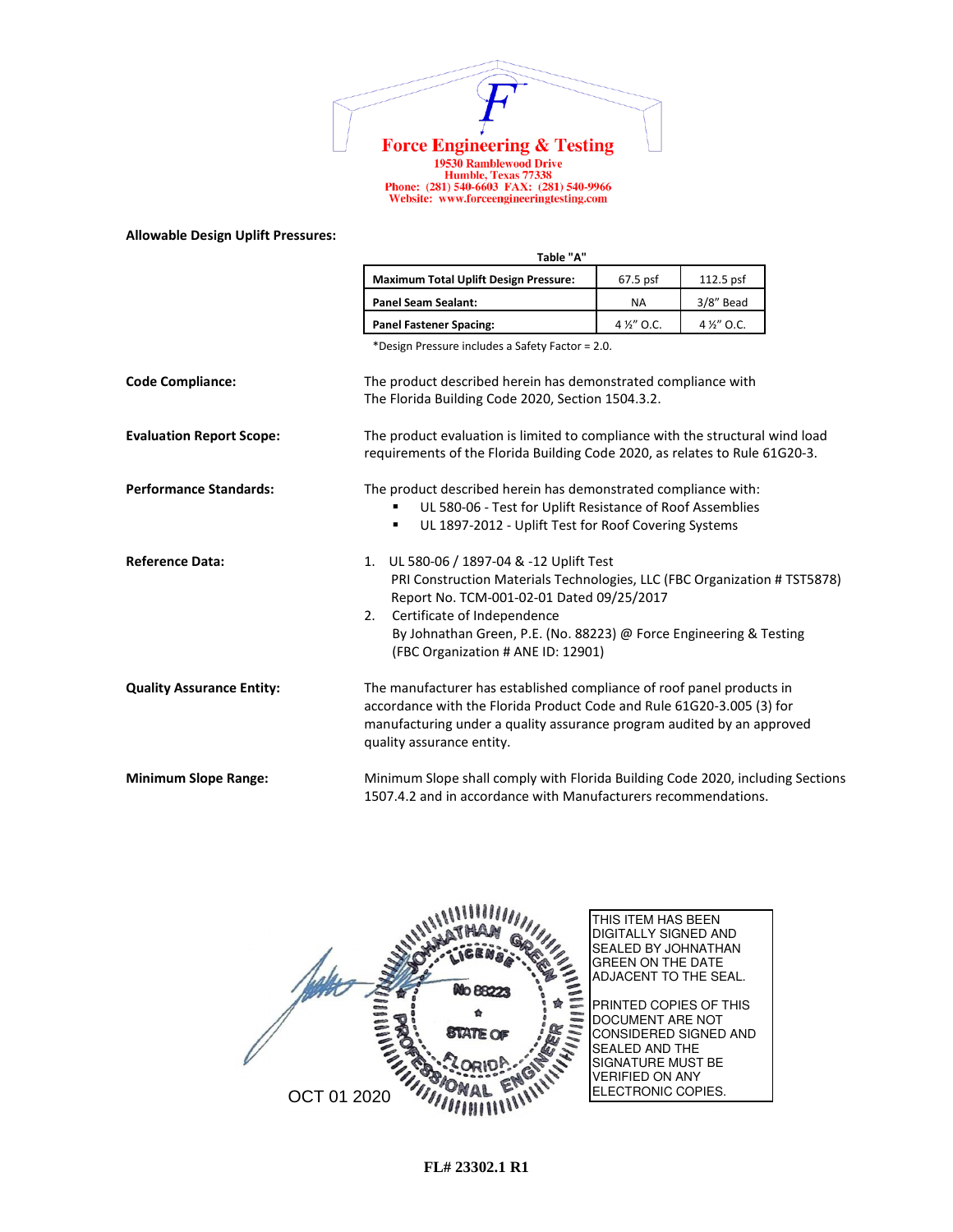|                                        | <b>Force Engineering &amp; Testing</b><br><b>19530 Ramblewood Drive</b><br>Humble, Texas 77338<br>Phone: (281) 540-6603 FAX: (281) 540-9966                                                                                                                                                                                                                                                                                                                                                                                                                                                                                                                 |
|----------------------------------------|-------------------------------------------------------------------------------------------------------------------------------------------------------------------------------------------------------------------------------------------------------------------------------------------------------------------------------------------------------------------------------------------------------------------------------------------------------------------------------------------------------------------------------------------------------------------------------------------------------------------------------------------------------------|
|                                        | Website: www.forceengineeringtesting.com                                                                                                                                                                                                                                                                                                                                                                                                                                                                                                                                                                                                                    |
| Installation:                          | Install per manufacturer's recommended details.                                                                                                                                                                                                                                                                                                                                                                                                                                                                                                                                                                                                             |
| Underlayment:                          | Per Florida Building Code 2020, Section 1507.1.1 and manufacturer's installation<br>guidelines.                                                                                                                                                                                                                                                                                                                                                                                                                                                                                                                                                             |
| <b>Roof Panel Fire Classification:</b> | Fire classification is not part of this acceptance.                                                                                                                                                                                                                                                                                                                                                                                                                                                                                                                                                                                                         |
| <b>Shear Diaphragm:</b>                | Shear diaphragm values are outside the scope of this report.                                                                                                                                                                                                                                                                                                                                                                                                                                                                                                                                                                                                |
| Design Procedure:                      | Based on the dimensions of the structure, appropriate wind loads are<br>determined using Chapter 16 of the Florida Building Code 2020 for roof cladding<br>wind loads. These component wind loads for roof cladding are compared to the<br>allowable pressure listed above. The design professional shall select the<br>appropriate erection details to reference in his drawings for proper fastener<br>attachment to his structure and analyze the panel fasteners for pullout and<br>pullover. Support framing must be in compliance with Florida Building Code 2020<br>Chapter 22 for steel, Chapter 23 for wood and Chapter 16 for structural loading. |